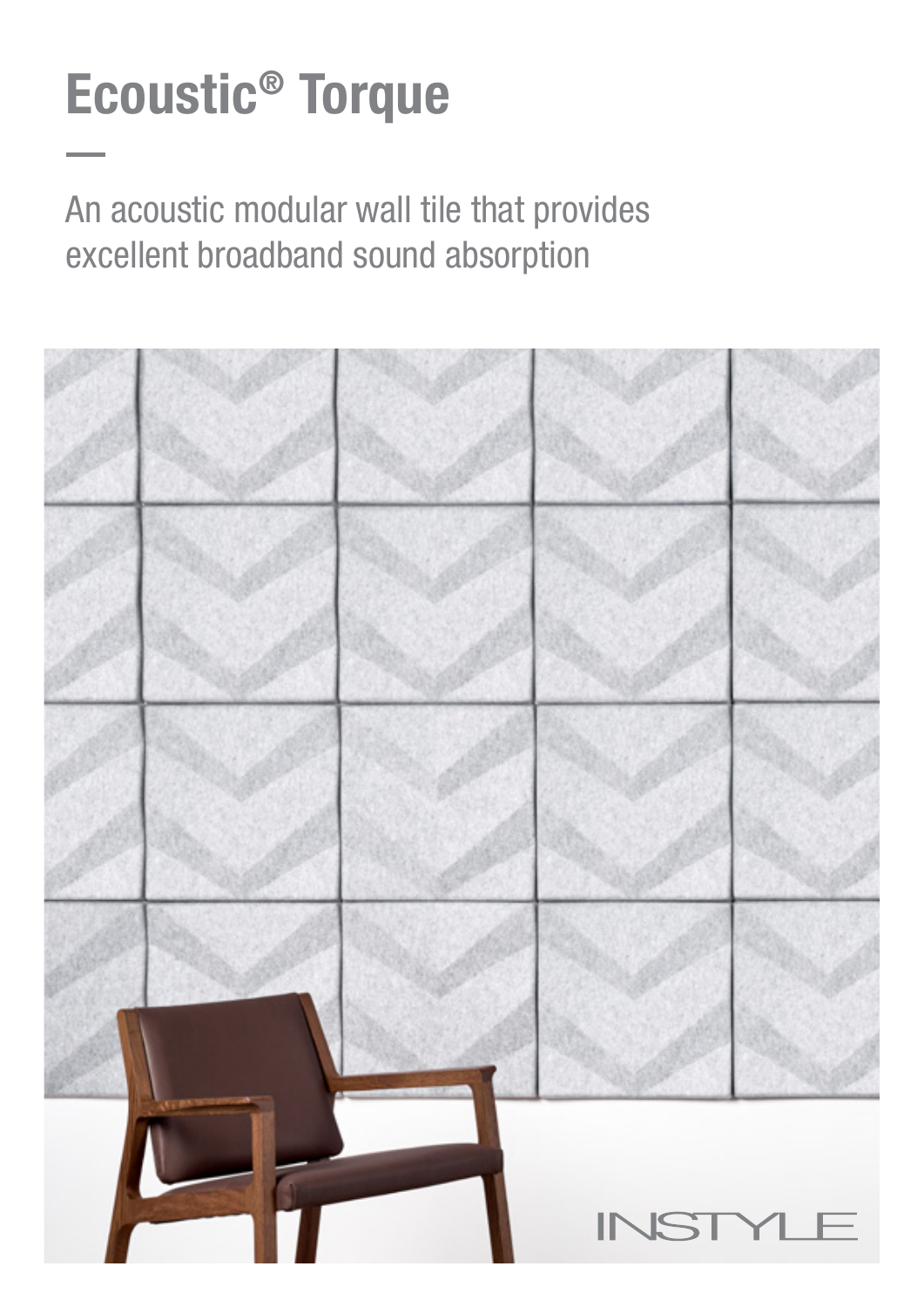## Ecoustic® Torque Wall Tile

#### **Front View Side View Side Side View Side View Side View Side View Side View Side View Side View Side View Side View Side View Side View Side View Side View Side View Side View Side View Side View Side View Side View Side**



| <b>PRODUCT</b>     | Ecoustic <sup>®</sup> Torque Wall Tile                                                            |
|--------------------|---------------------------------------------------------------------------------------------------|
| <b>COMPOSITION</b> | 100% polyester (<23% PC + PI recycled PET)                                                        |
| <b>DIMENSIONS</b>  | 570mm (w) x 570mm (h) x 42mm (d)                                                                  |
| ACOUSTIC           | aw 0.5 / NRC 0.6<br>aw 0.75 / NRC 0.8 (Ecoustic® Infill increases<br>acoustic performance by 30%) |

FIRE TEST AS/ISO 9705 Group 1 SMOGRA <100 GB8624-2012 Grade B1  $APPLICATION$  wall  $+$  ceiling (must be glued) ORIGIN Made in Australia WARRANTY A 12 month warranty is provided against manufacturing defects. Internal installation only,

outdoor use will void any warranty

**Company's State Laboratory** 

Please contact your representative for CAD drawings

### **BENEFITS**

Lightweight, Easy to Handle + Install: Position the 4-way clips using the template provided, then simply press the tile into place. The tiles can be easily moved or extended at a later stage.

#### Designed for the Environment



Building Rating Systems: Torque will contribute the following points for Green Star, LEED + WELL building standards.

| <b>Criteria</b>                       | Green<br><b>Star</b> | <b>LEED</b> | WFI I |
|---------------------------------------|----------------------|-------------|-------|
| <b>Recycled Content</b>               |                      |             | NА    |
| Low VOC                               |                      |             |       |
| <b>Recycling Program</b>              |                      |             | NΑ    |
| <b>EPD</b>                            |                      |             | NΑ    |
| <b>Declare Label</b>                  | NА                   |             |       |
| <b>Greentag Level A Certification</b> |                      |             |       |
| <b>Toxic Material Reduction</b>       | NА                   | <b>NA</b>   |       |
| <b>Sound Reducing Surfaces</b>        | NΔ                   | NΔ          |       |

| <b>HOW TO SPECIFY</b> |                                                                        |
|-----------------------|------------------------------------------------------------------------|
| <b>DESIGN</b>         | Ecoustic® Torque Wall Tile '                                           |
| <b>COLOUR</b>         | Select from Ecoustic <sup>®</sup> Felt colours                         |
|                       | <b>ECOUSTIC<sup>®</sup> INFILL</b>   Optional extra - order separately |